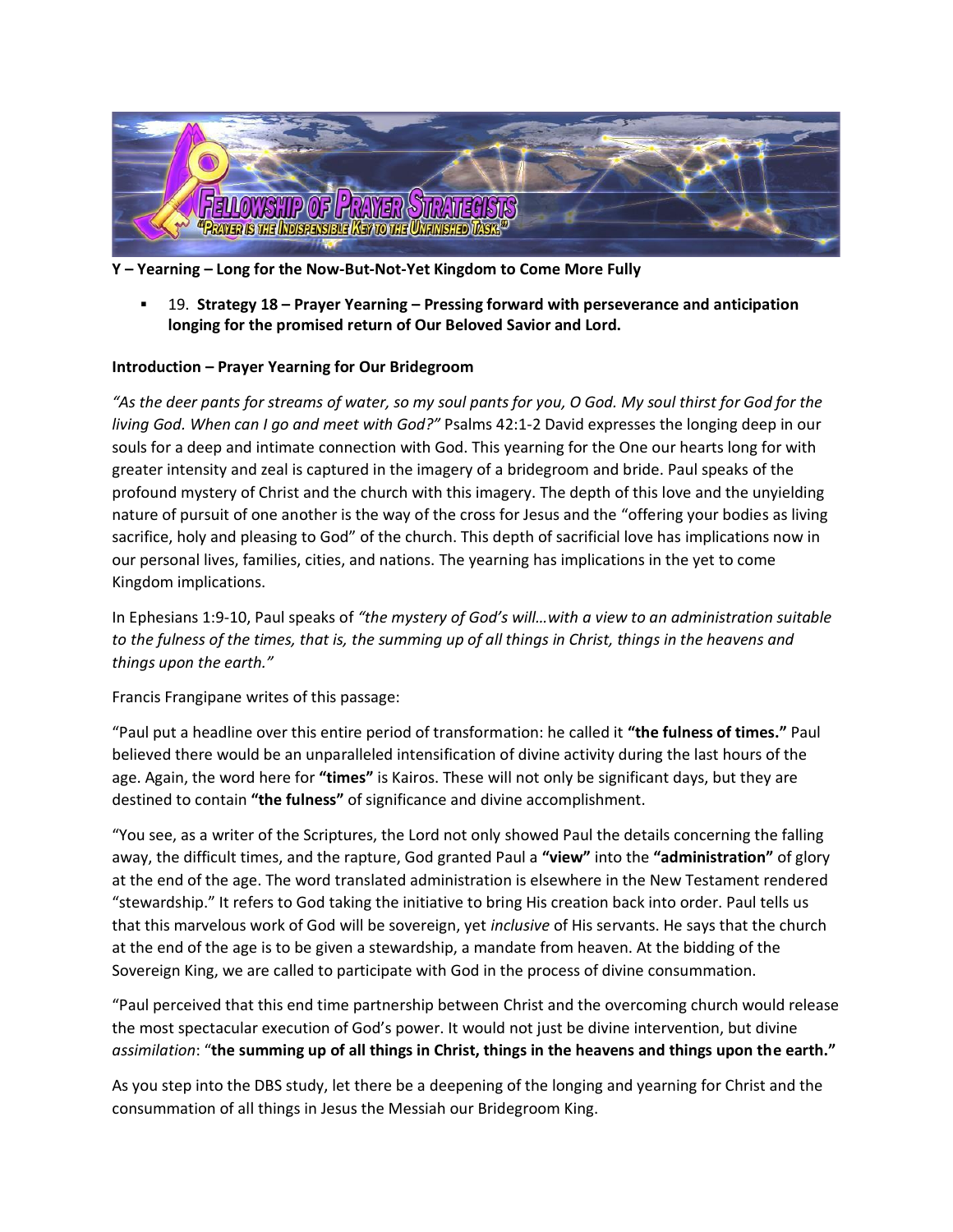*For the DBS Study on this topic: Matthew 5:4; 5:6; Ephesians 5:21-33; John 3:27-30; Song of Solomon 1-8; Hosea 2:14-20; Psalms 45; Revelation 21:1-22:5; 2 Peter 3:11-13; Matthew 24:14; Luke 12:35-40*

**Jesus teaching – Matthew 5:4 and 5:6**

- **Pray as a group before beginning that God would speak to us and open our hearts to hear Him.**
- **Read the entire passage aloud at least 2 times or listen to an audio version twice through. If your group uses storying, present the scripture in this way. Then, have the group practice retelling the story together.**
- **Discussion questions:**
	- $\circ$  What do you like about the story? What is difficult or what don't you like?
	- o What do you learn about people from this story? What do you learn about God?
	- o What is the blessing or reward for those who mourn?
	- $\circ$  What is the blessing or reward for those who hunger and thirst for righteousness?
- **Take a few minutes to quietly listen to God. What is He instructing you to do from what you're hearing? Share with each other what you're sensing. Are some of His instructions quite different that you might have imagined? How?**
- **Who is God asking you to share this story with? When will you do it? Share with the group.**
- **What key principles about prayer can you draw from this passage?**

### **John the Baptist proclamation – John 3:27-30**

- **Pray as a group before beginning that God would speak to us and open our hearts to hear Him.**
- **Read the entire passage aloud at least 2 times or listen to an audio version twice through. If your group uses storying, present the scripture in this way. Then, have the group practice retelling the story together.**
- **Discussion questions:**
	- $\circ$  What do you like about the story? What is difficult or what don't you like?
	- o What do you learn about people from this story? What do you learn about God?
	- o Who is the bridegroom?
	- o What is the friend's response to the bridegroom?
- **Take a few minutes to quietly listen to God. What is He instructing you to do from what you're hearing? Share with each other what you're sensing. Are some of His instructions quite different that you might have imagined? How?**
- **Who is God asking you to share this story with? When will you do it? Share with the group.**
- **What key principles about prayer can you draw from this passage?**

## **Christ and the Church – Ephesians 5:21-33**

• **Pray as a group before beginning that God would speak to us and open our hearts to hear Him.**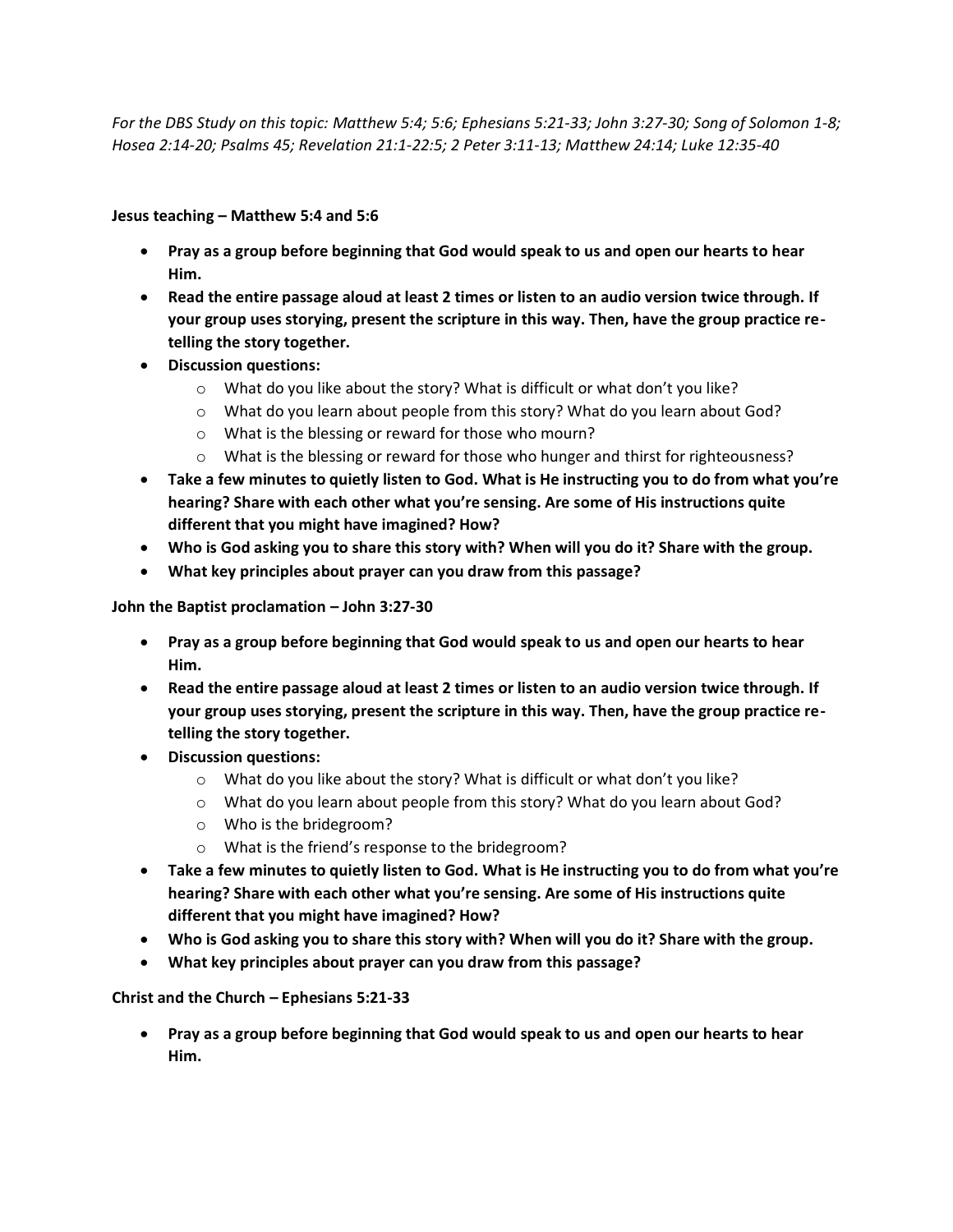- **Read the entire passage aloud at least 2 times or listen to an audio version twice through. If your group uses storying, present the scripture in this way. Then, have the group practice retelling the story together.**
- **Discussion questions:**
	- $\circ$  What do you like about the story? What is difficult or what don't you like?
	- $\circ$  What do you learn about people from this story? What do you learn about God?
	- o When is the Church to submit to Christ? What does that mean?
	- o How did Christ love the Church?
	- o What does this produce in the Church?
	- o What is the profound mystery of Christ and the Church?
- **Take a few minutes to quietly listen to God. What is He instructing you to do from what you're hearing? Share with each other what you're sensing. Are some of His instructions quite different that you might have imagined? How?**
- **Who is God asking you to share this story with? When will you do it? Share with the group.**
- **What key principles about prayer can you draw from this passage?**

## **A New Heaven and a New Earth – Revelation 21:1-22:5**

- **Pray as a group before beginning that God would speak to us and open our hearts to hear Him.**
- **Read the entire passage aloud at least 2 times or listen to an audio version twice through. If your group uses storying, present the scripture in this way. Then, have the group practice retelling the story together.**
- **Discussion questions:**
	- $\circ$  What do you like about the story? What is difficult or what don't you like?
	- o What do you learn about people from this story? What do you learn about God?
- **Take a few minutes to quietly listen to God. What is He instructing you to do from what you're hearing? Share with each other what you're sensing. Are some of His instructions quite different that you might have imagined? How?**
- **Who is God asking you to share this story with? When will you do it? Share with the group.**
- **What key principles about prayer can you draw from this passage?**

**Hastening that Day – 2 Peter 3:11-13; Matthew 24:14; Luke 12:35-40**

- **Pray as a group before beginning that God would speak to us and open our hearts to hear Him.**
- **Read the entire passage aloud at least 2 times or listen to an audio version twice through. If your group uses storying, present the scripture in this way. Then, have the group practice retelling the story together.**
- **Discussion questions:**
	- $\circ$  What do you like about the story? What is difficult or what don't you like?
	- $\circ$  What do you learn about people from this story? What do you learn about God?
	- o What do these scriptures tell us we can do to 'hasten' Christ's return?